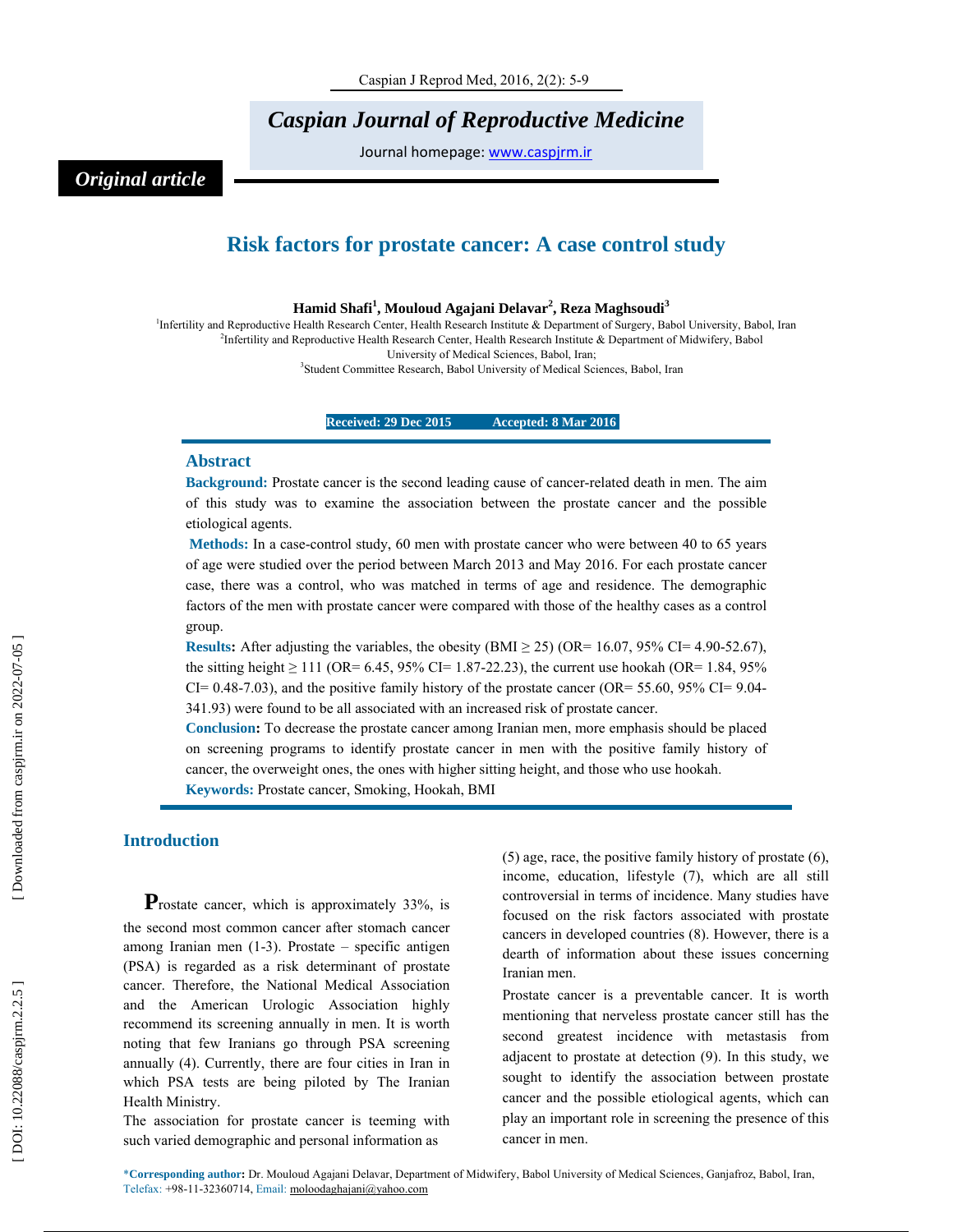### **Table 1.** Characteristics of cases and controls

|                                      |                                                                                    | Case $(n=60)$        | Control $(n=60)$     | P-value |
|--------------------------------------|------------------------------------------------------------------------------------|----------------------|----------------------|---------|
|                                      |                                                                                    | N(%)                 | N(%)                 |         |
| Age (years)                          | $<$ 50                                                                             | 7(11.7)              | 15(25.0)             | 0.165   |
|                                      | 50-60                                                                              | 26(43.3)             | 33(38.3)             |         |
|                                      | $>60$                                                                              | 37(45.0)             | 22(26.7)             |         |
| Marital status                       | Never married                                                                      | 3(5.0)               | 4(6.7)               | 0.697   |
|                                      | Married/separated                                                                  | 57(95.0)             | 56(92.3)             |         |
| <b>Educational level</b>             | <middle school<="" td=""><td>38(63.3)</td><td>35(58.3)</td><td>0.758</td></middle> | 38(63.3)             | 35(58.3)             | 0.758   |
|                                      | High school                                                                        | 5(8.3)               | 7(11.7)              |         |
|                                      | $>$ College                                                                        | 17(28.3)             | 18(30)               |         |
| Residence status,                    | Urban                                                                              | 34(56.7)             | 38(63.3)             | 0.456   |
|                                      | Rural                                                                              | 26(43.3)             | 22(26.7)             |         |
| Occupation                           | Non manual                                                                         | 32(53.3)             | 35(58.3)             | 0.581   |
|                                      | Manual                                                                             | 28(46.7)             | 25(41.7)             |         |
| Income tertile                       | High                                                                               | 16(26.7)             | 33(55.0)             | 0.002   |
|                                      | low/middle                                                                         | 44(73.3)             | 27(45.0)             |         |
| BMI * $(kg/m2)$                      | <25                                                                                | 12(20.0)             | 43(71.7)             | 0.0001  |
|                                      | $\geq$ 25<br><172                                                                  | 48(80.0)             | 17(28.3)             |         |
| Height (cm)                          | $\geq$ 172                                                                         | 26(43.3)<br>34(56.7) | 27(45.0)<br>33(55.0) | 0.854   |
| Sitting height (cm)                  | 111                                                                                | 17(28.3)             | 35(58.3)             | 0.001   |
|                                      | $\geq$ 111                                                                         | 43(71.7)             | 25(41.7)             |         |
| Chronic disease**                    | Yes                                                                                | 11(18.2)             | 15(25)               | 0.375   |
|                                      | N <sub>o</sub>                                                                     | 49(81.7)             | 45(75)               |         |
|                                      |                                                                                    |                      |                      |         |
| Cigarette smoking                    | no                                                                                 | 27(45.0)             | 42(70.0)             | 0.067   |
|                                      | Positive history***                                                                | 12(20.0)             | 7(11.7)              |         |
|                                      | Current                                                                            | 21(35.0)             | 11(18.3)             |         |
| Use hookah                           | no                                                                                 | 39(65.0)             | 47(78.3)             | 0.005   |
|                                      | Positive history                                                                   | 4(6.7)               | 9(1.5)               |         |
|                                      | current                                                                            | 17(28.3)             | 4(6.7)               |         |
| Alcohol consumption                  | no                                                                                 | 37(61.7)             | 50(83.3)             | 0.008   |
|                                      | Yes                                                                                | 23(38.3)             | 10(16.7)             |         |
| History of alcohol                   | never                                                                              | 37(61.7)             | 5(83.3)              | 0.172   |
| consumption (years)                  | $\leq 5$                                                                           | 10(16.7)             | 5(8.3)               |         |
|                                      | $\geq$ 5                                                                           | 13(21.7)             | 5(8.3)               |         |
|                                      |                                                                                    |                      |                      |         |
| Family history of prostste<br>cancer | N <sub>0</sub>                                                                     | 19(31.7)             | 56(93.3)             | 0.0001  |
|                                      | Yes                                                                                | 41(68.3)             | 4(6.7)               |         |

\* BMI: body mass index; \*\*Dyslipidemia, hypertension, cerebral vascular accident, cardiovascular disease, diabetes, thyroid disease, liver disease; \*\*\* Positive history: smoking at least 100 cigarettes during their lifestyle

### **Materials and Methods**

This study was approved by the ethic committee of Babol University of Medical Sciences. We evaluated all men, who were between 40 to 65 years of age, based on the diagnosis of prostate cancer confirmed by the prostate biopsy center of Shahid Beheshti hospital in Babol over the period between March 2013 and April 2016. A total number of 68 medical records were evaluated out of which eight men were ill or declined. Finally, a total number of 60 cases were interviewed and agreed to complete the questionnaires. All the participants were given a written informed consent for the use of data for this study. The inclusion criteria were: individuals with the confirmed diagnosis of prostate cancer based on the pathology results, and those who were not suspected to have the prostate metastases of different tumors.

Reprod Med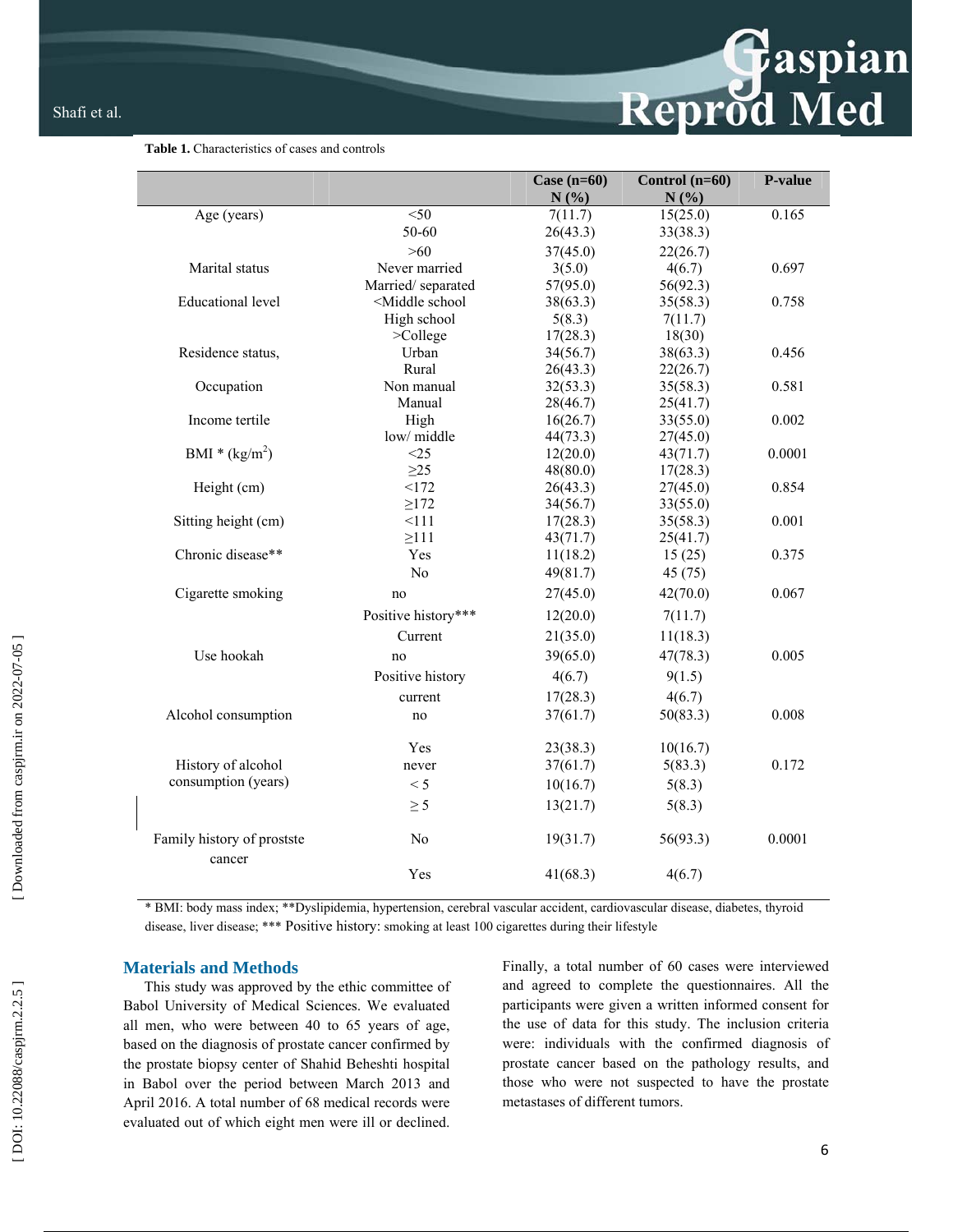# Reprod Med

Table 2. Adjusted odds ratio (OR) for prostate cancer<sup>\*</sup> according to risk factors

|                                           |                  | <b>Odds</b> ratio | 95% Confidence interval | <b>P-value</b> |
|-------------------------------------------|------------------|-------------------|-------------------------|----------------|
| BMI ** $(kg/m^2)$                         | $\leq$ 25        | 1.00              |                         |                |
|                                           | $\geq$ 25        | 16.07             | 4.90-52.67              | 0.0001         |
| Income tertile                            | low/ middle      | 1.00              |                         |                |
|                                           | High             | 0.56              | $0.18 - 1.78$           | 0.327          |
| Sitting height (cm)                       | <111             | 1.00              |                         |                |
|                                           | $\geq$ 111       | 6.45              | 1.87-22.23              | 0.003          |
| Cigarette smoking                         | no               | 1.00              |                         |                |
| Use hookah                                | Positive history | 1.51              | $0.27 - 8.46$           | 0.642          |
|                                           | Current          | 1.84              | $0.48 - 7.3$            | 0.372          |
|                                           | no               | 1.00              |                         |                |
|                                           | Positive history | 0.19              | $0.02 - 1.50$           | 0.116          |
|                                           | current          | 4.38              | $1.00 - 19.1$           | 0.05           |
| History of alcohol<br>consumption (years) | never            | 1.00              |                         |                |
|                                           | $\leq 5$         | 2.29              | $0.25 - 20.59$          | 0.459          |
|                                           | $\geq$ 5         | 1.08              | 0.19-5.98               | 0.39           |
| Family history of prostste<br>cancer      | N <sub>0</sub>   | 1.00              |                         |                |
|                                           | Yes              | 55.60             | 9.04-341.93             | 0.0001         |

\*Potential confounders used in each characteristics were other characteristics

\*\* BMI: body mass index

For each prostate center case, there was a control case, who was matched in age. The control cases were randomly selected out of the men, 40 - 65 years of age, who referred to Shahid Beheshti hospital and had no evidence of prostate cancer. All the participants in the control group were also given written informed consent forms. PSA screening and rectal examinations were performed on all men who agreed to be control cases. None of the cases in the control group had prostate cancer, infection of urinary tract, or history of prostate disease or surgery. The control group included men with a PSA below 2.0 ng/mL. Then, a structured questionnaire including socio-demographic factors, the family history of prostate cancer, health and lifestyle variables (alcohol intake and smoking) was administered to the participants. The height, the waist circumference, and the sitting height were also measured.

The cases were between 40-65 years of age when they were confirmed to have prostate cancer, and the age of men in the control group was their age at the interview time. The weight of men was their weight when they were confirmed to have prostate cancer, and the weight of men in the control group was their weight at interview time. Height was measured to the nearest 1 cm, without shoes, with a tape measure.

The lifestyle questionnaire sought information on alcohol intake and smoking. The smoking history had categories like: never (those who had never been smoking), past smokers (those who smoked at least 100 cigarettes during their life), and currently non smokers.

Menn with a history of dyslipidemia, hypertension, cerebral vascular accident, cardiovascular disease, diabetes, thyroid disease, or liver disease was diagnosed as chronic disease.

### **Statistical analysis**

The descriptive analyses including the frequencies, ranges, and the percentages of variables were conducted for each variable in each group. The characteristics of men with and without prostate cancer were compared using  $\chi^2$  statistics. To assess the associations between the prostate cancer and the risk factors, bivariate conditional logistic regression analyses at P=0.2 were used. The potentially important risk factors were tested with stepwise multivariate conditional logistic regression analysis. The odds ratios (ORs) were estimated by univariate and multivariate models through the maximum likelihood and the corresponding 95% confidence intervals (CIs). All statistical analyses were performed using Statistical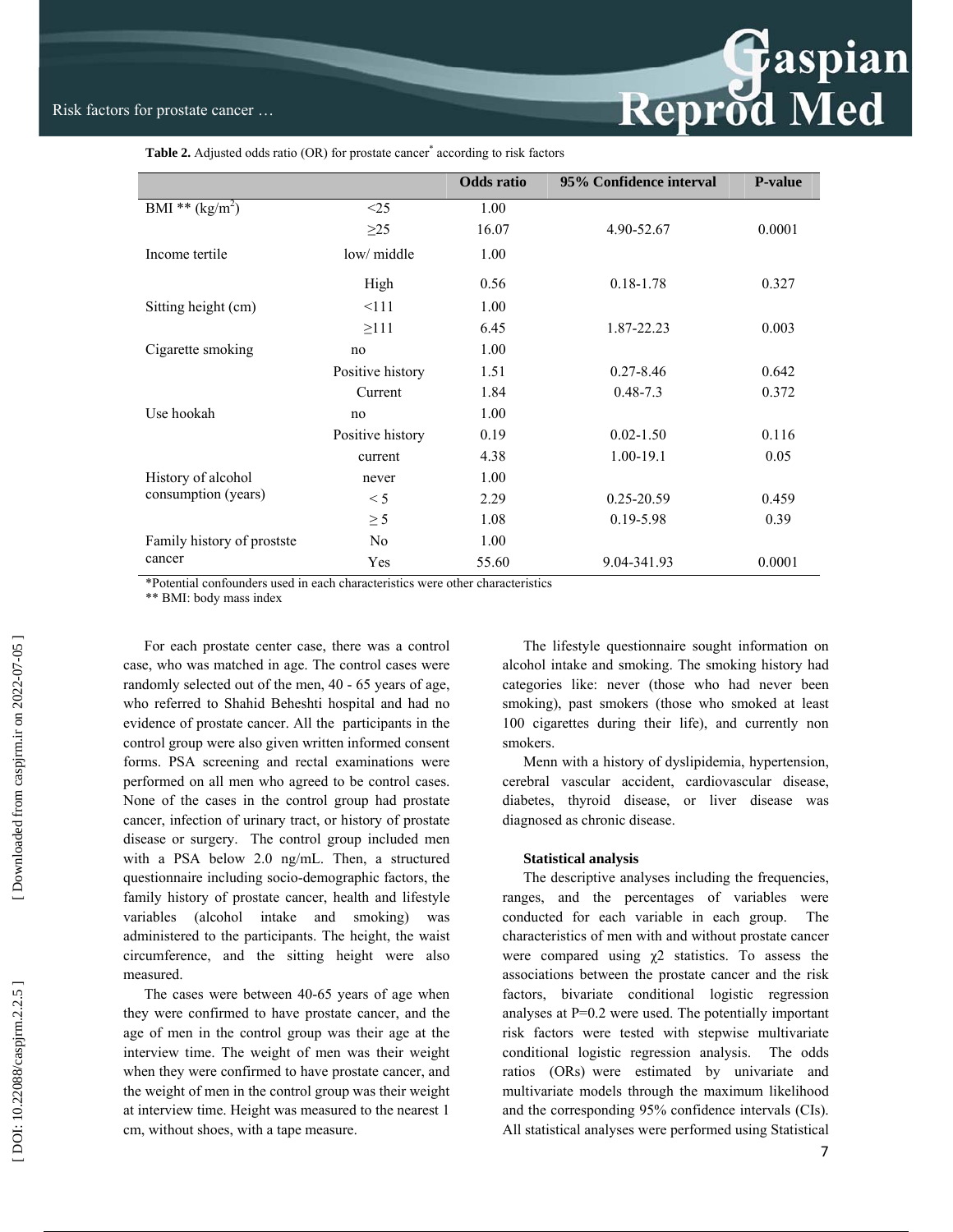

Package for Social Sciences (SPSS) version 16.0, and the P <0.05 was considered statistically significant.

### **Results**

The means for the age of the participants in the case and the control group were  $58.5 \pm 6.3$  and  $56.4 \pm 2.6$ , respectively. The characteristics of the subjects in both groups are summarized in Table 1. There was a higher proportion of economy (P=0.002), the positive family history of prostate cancer  $(P=0.0001)$ , the body mass index  $\geq$ 25 Kg/m<sup>2</sup>(p=0.0001), the sitting height  $\geq$ 111 cm (0.001), current smoking (0.067), current hookah (0.005), and alcohol consumption (0.008), in the case group as compared with those of the control group. There was no significant difference between the percentages of subjects in the case group and those of the control group in terms of marriage status, age, education level, residence (urban/rural area), job, height, the history of alcohol consumption for < 5 years, and the history of chronic disease .

Table 2 demonstrates the odd ratios (ORs) of prostate cancer risk factors using univariate and multiple logistic regression models with the likelihood of 95% CI in men suffering from prostate cancer and those in the control group. After adjusting the variables, the obesity (body mass index  $\geq$ 25) (OR 16.07, 95% CI 4.90-52.67), the sitting height  $\geq 111$ (OR 6.45, 95% CI 1.87-22.23), current hookah (OR 1.84, 95% CI 0.48-7.03), and the positive family history of prostate cancer (OR 55.60, 95% CI 9.04- 341.93) were found to be associated with an increased risk of prostate cancer.

### **Discussion**

The present study detected evidence for a strong association between body mass index  $\geq$  25 and prostate cancer. In our study, men with body mass index  $\geq 25$ showed a positive association. This result seems to be consistent with that of Bostwick et al. , which found a strong association between prostate cancer and body mass index (6). Another obvious finding emerging from the analyses is that 43 % of the men with the sitting height of  $\geq$  111 cm suffered from prostate cancer and 25% did not. This finding supports the result of the previous study by Zuccolo et al. that found an increased risk of prostate cancer, which was associated with the sitting height (10). Moreover, Zuccolo et al's study also detected that height and leg were associated with an increased risk of advanced prostate cancer. After adjusting the confounding

variables, we found a lack of evidence for the association between prostate cancer and height. This difference could be attributed to the limited sample size.

In addition, the present study detected a potent association between a positive family history and prostate cancer. This result is in line with the Chan et al. who reported an association between the positive family history and prostate cancer (11).

 Dai et al. demonstrated that the increased androgen hormones in smokers could diminish the risk more than the case of nonsmokers (12). In addition, a metaanalysis showed a significant association between smoking and prostate cancer (13) . However, one study (14), similar to ours did not find smoking as a risk factor for prostate cancer after adjusting the confounding variables.

 The relationship between alcohol consumption and prostate cancer is still unknown. Although some studies have shown a significant association between alcohol drinking and prostate cancer (15, 16), others did not report a significant relationship between alcohol consumption and prostate cancer (17, 18). Accordingly, it is difficult to justify this result, but this could be attributed to the culture of people and the ban on the use of cigarettes and alcohol in Iran.

One of the limitations of our study was the use of case control design to determine the risk factors for prostate cancer. Future studies are expected to use longitudinal data, which can provide stronger evidence for the relationships. However, the appropriacy of casecontrol data can represent at least a valuable association. This study failed to analyze all the risk factors associated with prostate cancer such as diet, the screening program, and the knowledge of the participants. A large well-designed, multi-center cohort is needed to identify all the socio-demographic factors of prostate cancer in Iran.

In conclusion, this study identified the associations between prostate cancer and the risk factors including the obesity, the sitting height, smoking, alcohol consumption, and the positive family history of prostate cancer compared with those of the healthy participants. Finally, to decrease the prostate cancer among Iranian men, more emphasis should be put on screening programs to identify prostate cancer in men. There is also an urgent need for practical education to raise men's knowledge about the potential risk factors of prostate cancer.